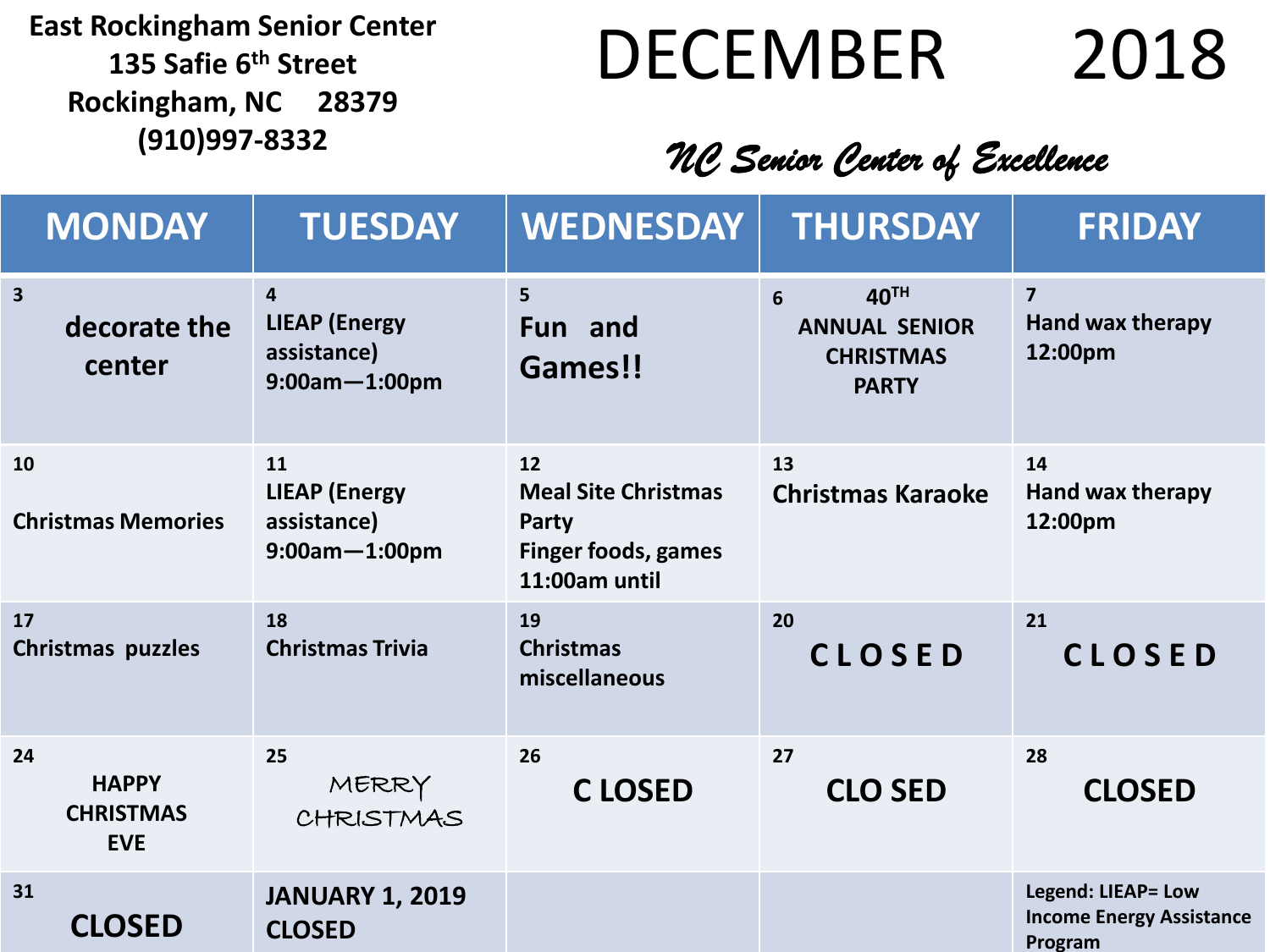Ellerbe Senior Center<br>306 Millstone Road, Ellerbe, NC 28338 910-652-6006

## December 2018

| <b>Monday</b>                                          | <b>Tuesday</b>                                  | Wednesday                                                                  | <b>Thursday</b>                                                    | <b>Friday</b>                                                                      |
|--------------------------------------------------------|-------------------------------------------------|----------------------------------------------------------------------------|--------------------------------------------------------------------|------------------------------------------------------------------------------------|
| 3<br><b>Bingo 12:15</b><br><b>Richmond Co. Hospice</b> | $\overline{4}$<br>Art Class 12:15pm             | <b>5 LIEAP-Energy Assistance</b><br><b>Volleyball Practice</b><br>10:00am  | $6\phantom{1}6$<br>CHRISTMAS PARTY @<br><b>COLE AUDITORIUMN</b>    | $\overline{7}$<br>Scrabble 12:15pm                                                 |
| 10<br>Bingo 12:15pm with<br><b>Richmond Pines</b>      | 11<br>Art Class 12:15pm                         | <b>12 LIEAP-Energy Assistance</b><br><b>Volleyball Practice</b><br>10:00am | 13<br>Bingo 12:15pm with<br><b>Liberty Hospice</b>                 | 14<br>Aggravation 12:15pm                                                          |
| 17<br><b>Bingo 12:15pm</b>                             | 18<br>Art Class 12:15pm                         | 19<br><b>Volleyball Practice</b><br>10:00am                                | 20<br>*Christmas Shopping in<br>Southern Pines leaving @<br>8:00am | 21<br>Christmas Party 10:00am                                                      |
| 24<br><b>CLOSED</b>                                    | 25<br><b>CLOSED</b><br><b>Merry Christmas</b>   | 26<br><b>CLOSED</b>                                                        | 27<br><b>CLOSED</b>                                                | 28<br><b>CLOSED</b>                                                                |
| 31<br><b>CLOSED</b>                                    | Jan. 1, 2019<br>Closed<br><b>Happy New Year</b> |                                                                            |                                                                    | Legend: $\acute{\mathsf{s}}$ = Fee for<br>program/activity<br>* Seating is limited |